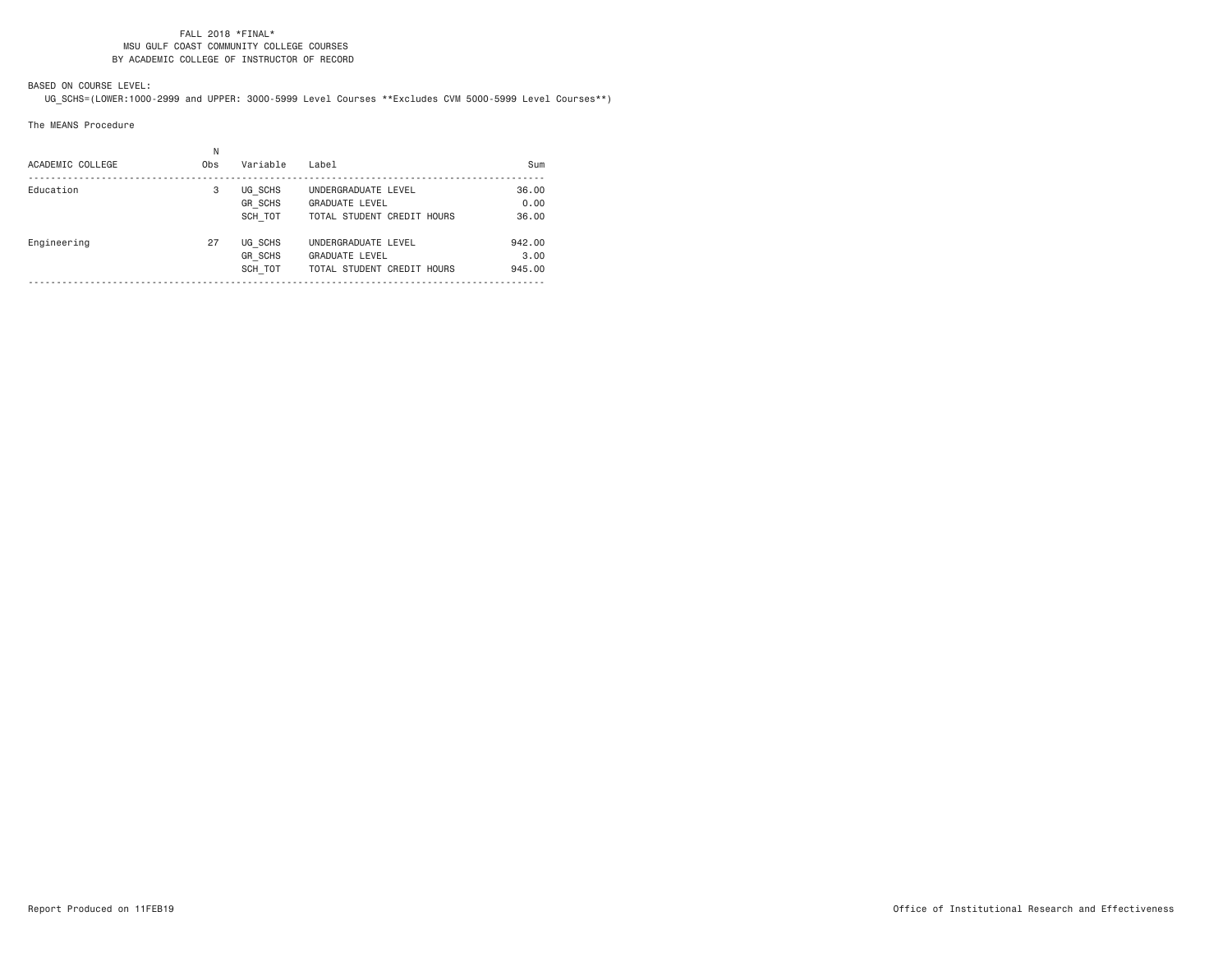### FALL 2018 \*FINAL\* MSU GULF COAST COMMUNITY COLLEGE COURSESBY ACADEMIC COLLEGE OF INSTRUCTOR OF RECORD

# BASED ON COURSE LEVEL:

 UG\_SCHS=(LOWER:1000-2999 and UPPER: 3000-5999 Level Courses \*\*Excludes CVM 5000-5999 Level Courses\*\*) GR\_SCHS=(GRAD\_1: 6000-7999 Level Courses and GRAD\_2: 8000-9999 Level Courses)

ACADEMIC COLLEGE=Education

| ACADEMIC DEPARTMENT                                | UNDERGRADUATE<br>LEVEL | GRADUATE<br>LEVEL | TOTAL |
|----------------------------------------------------|------------------------|-------------------|-------|
| Counseling, Educational Psychology, and Foundation | 36.00                  | 0.00              | 36.00 |
|                                                    | 36.00                  | 0.00              | 36.00 |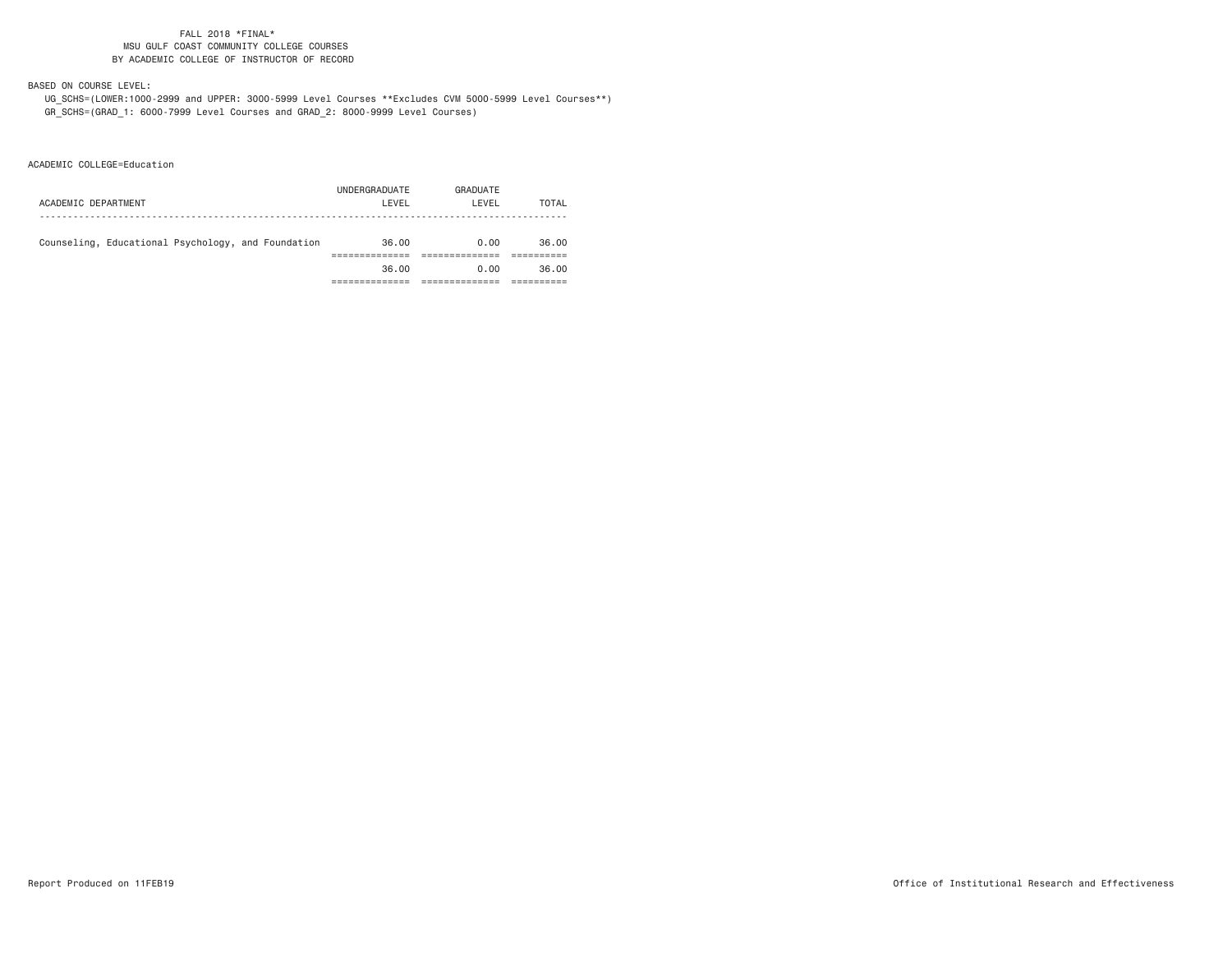### FALL 2018 \*FINAL\* MSU GULF COAST COMMUNITY COLLEGE COURSESBY ACADEMIC COLLEGE OF INSTRUCTOR OF RECORD

## BASED ON COURSE LEVEL:

 UG\_SCHS=(LOWER:1000-2999 and UPPER: 3000-5999 Level Courses \*\*Excludes CVM 5000-5999 Level Courses\*\*) GR\_SCHS=(GRAD\_1: 6000-7999 Level Courses and GRAD\_2: 8000-9999 Level Courses)

|                                   | UNDERGRADUATE | GRADUATE |              |
|-----------------------------------|---------------|----------|--------------|
| ACADEMIC DEPARTMENT               | LEVEL         | LEVEL    | <b>TOTAL</b> |
|                                   |               |          |              |
| Electrical & Computer Engineering | 282.00        | 0.00     | 282.00       |
| Industrial & Systems Engineering  | 99.00         | 0.00     | 99.00        |
| Mechanical Engineering            | 561.00        | 3.00     | 564.00       |
|                                   |               |          |              |
|                                   | 942.00        | 3.00     | 945.00       |
|                                   |               |          |              |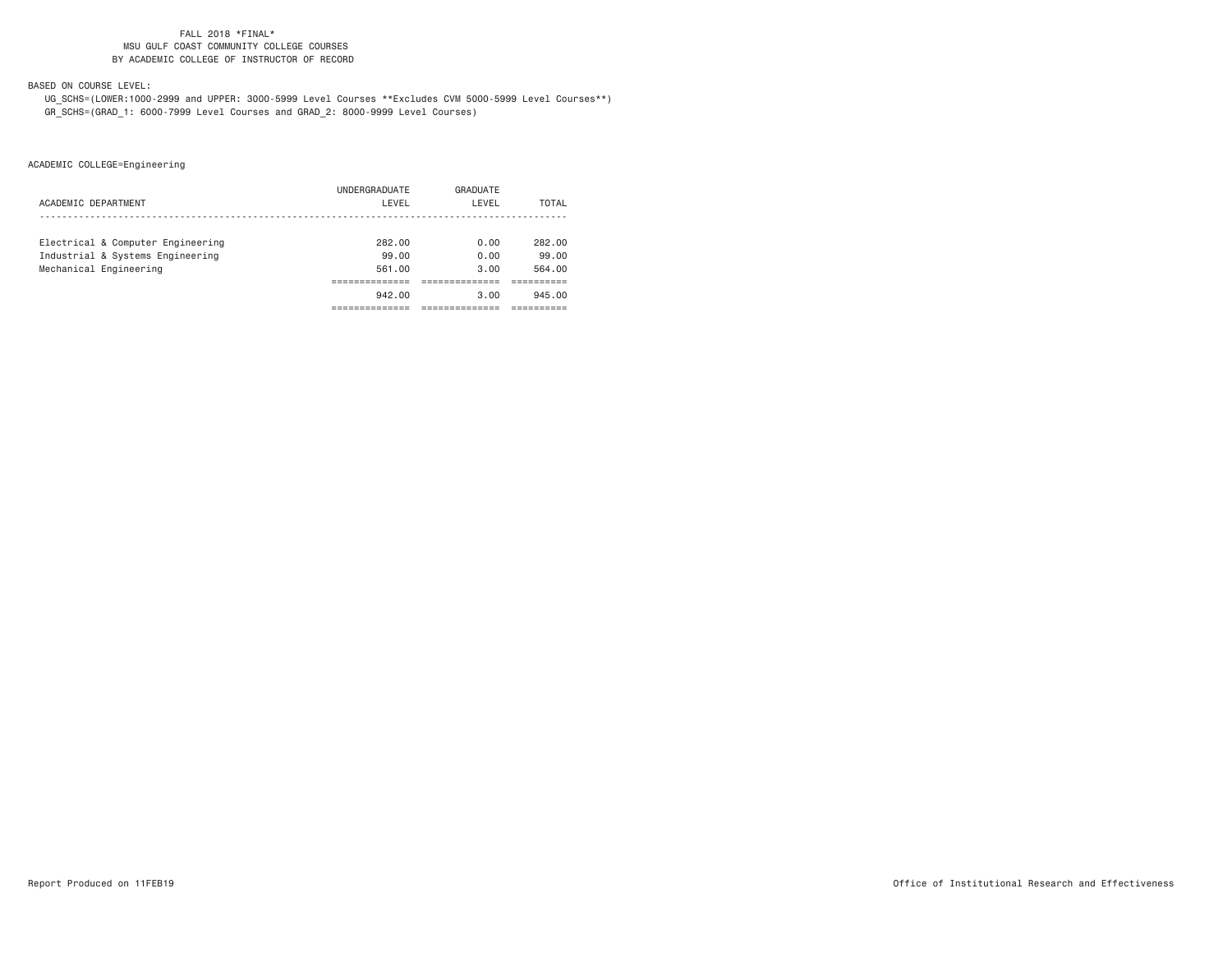## ACADEMIC COLLEGE=Education

| ACADEMIC DEPARTMENT                     | Instructor Name   | Rank        | Tenure<br>Status | Course<br>Cip | CRN   | Course #                                  | Sec                     | Crs | Type Title                                          | Delvy          | Inst<br>Per          | UG<br>SCHS              | GR<br><b>SCHS</b>    | Total<br>SCHS           |
|-----------------------------------------|-------------------|-------------|------------------|---------------|-------|-------------------------------------------|-------------------------|-----|-----------------------------------------------------|----------------|----------------------|-------------------------|----------------------|-------------------------|
| Counseling, Educational Psychology, and | Chrestman. Angela | Non-Faculty | Not Applicable   | 350103        | 36806 | CP 2103<br>36807 CP 2203<br>36808 CP 3303 | 601 E<br>601 E<br>601 E |     | First Work Sem<br>Second Work Sem<br>Third Work Sem | F.<br>F.<br>F. | 1,00<br>1.00<br>1.00 | 12.00<br>12.00<br>12.00 | 0.00<br>0.00<br>0.00 | 12.00<br>12.00<br>12.00 |
|                                         |                   |             |                  |               |       |                                           |                         |     |                                                     |                |                      | 36.00                   | 0.00                 | <br>36,00               |
|                                         |                   |             |                  |               |       |                                           |                         |     |                                                     |                |                      | ========                | ========             | $=$ = = = = = = = = =   |
| Counseling, Educational Psychology, and |                   |             |                  |               |       |                                           |                         |     |                                                     |                |                      | 36.00                   | 0.00                 | 36,00                   |
|                                         |                   |             |                  |               |       |                                           |                         |     |                                                     |                |                      | ========                | ========             | ==========              |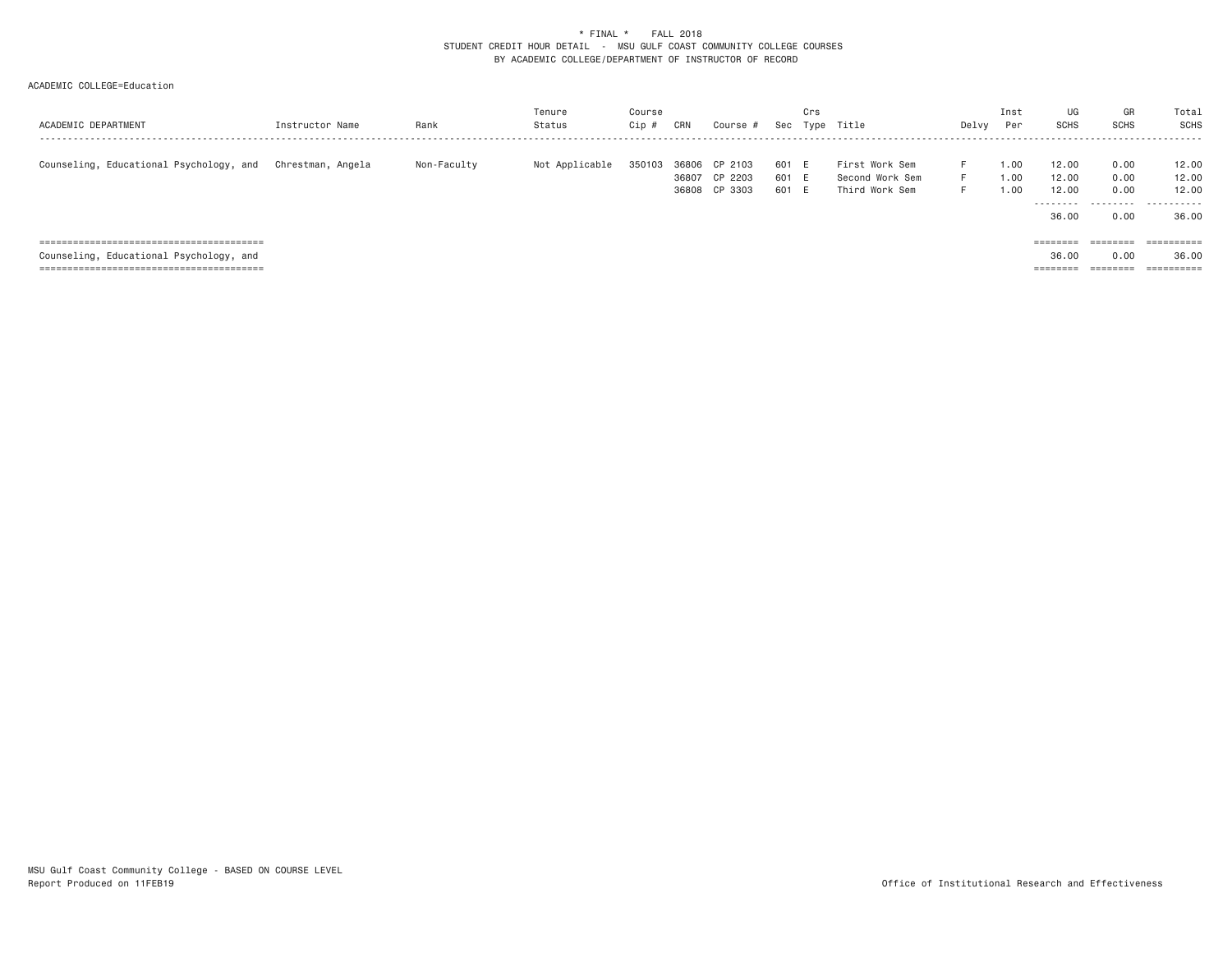| ACADEMIC DEPARTMENT               | Instructor Name        | Rank                              | Tenure<br>Status | Course<br>Cip # | CRN   | Course #       | Sec   | Crs | Type Title             | Delvy | Inst<br>Per | UG<br><b>SCHS</b>  | GR<br><b>SCHS</b>              | Total<br><b>SCHS</b>  |
|-----------------------------------|------------------------|-----------------------------------|------------------|-----------------|-------|----------------|-------|-----|------------------------|-------|-------------|--------------------|--------------------------------|-----------------------|
|                                   |                        |                                   |                  |                 |       |                |       |     |                        |       |             |                    |                                |                       |
| Electrical & Computer Engineering | Iqbal, Umar            | Clinical Assist Pro Non-Ten Track |                  | 141001          | 34527 | ECE 3313       | 601 C |     | Electromagnetics I     | F     | 1.00        | 30.00              | 0.00                           | 30.00                 |
|                                   |                        |                                   |                  |                 | 34944 | ECE 3434       | 601 C |     | Adv Electronic Circu F |       | 1,00        | 40.00              | 0.00                           | 40.00                 |
|                                   |                        |                                   |                  |                 | 34947 | ECE 3434       | 603 K |     | Adv Electronic Circu F |       | 1.00        | 0.00               | 0.00                           | 0.00                  |
|                                   |                        |                                   |                  |                 |       | 34948 ECE 3443 | 601 C |     | Signals and Systems    | - F   | 1.00        | 30.00<br>.         | 0.00<br>$\cdots \cdots \cdots$ | 30.00<br>. <u>.</u> . |
|                                   |                        |                                   |                  |                 |       |                |       |     |                        |       |             | 100.00             | 0.00                           | 100.00                |
|                                   | Litton, Christopher    | Lecturer                          | Non-Ten Track    | 141001          | 34949 | ECE 3614       | 601 C |     | Fundamentals of Ener F |       | 1.00        | 44.00              | 0.00                           | 44.00                 |
|                                   |                        |                                   |                  |                 |       | 34950 ECE 3614 | 602 K |     | Fundamentals of Ener F |       | 1.00        | 0.00               | 0.00                           | 0.00                  |
|                                   |                        |                                   |                  |                 |       |                |       |     |                        |       |             | .<br>44.00         | - - - - - - - -<br>0.00        | 44.00                 |
|                                   | Luo, Chaomin           | Associate Professor Tenured       |                  | 140901          |       | 34953 ECE 4713 | 601 C |     | Computer Architectur I |       | 1.00        | 6.00               | 0.00                           | 6.00                  |
|                                   |                        |                                   |                  |                 |       |                |       |     |                        |       |             | $\cdots$<br>6.00   | - - - - - - - -<br>0.00        | ----------<br>6.00    |
|                                   | Shivakumaraiah, Lokesh | Clinical Assist Pro Non-Ten Track |                  | 141001          |       | 34528 ECE 3413 | 601 C |     | Intro to Electronic    |       | 1.00        | 57.00              | 0.00                           | 57.00                 |
|                                   |                        |                                   |                  |                 | 34529 | ECE 3714       | 601 C |     | Digital Devices        |       | 1.00        | 60.00              | 0.00                           | 60.00                 |
|                                   |                        |                                   |                  |                 |       | 34530 ECE 3714 | 602 K |     | Digital Devices        |       | 1.00        | 0.00               | 0.00                           | 0.00                  |
|                                   |                        |                                   |                  |                 |       | 34531 ECE 3714 | 603 K |     | Digital Devices        |       | 1.00        | 0.00               | 0.00                           | 0.00                  |
|                                   |                        |                                   |                  |                 |       | 34943 ECE 3213 | 601 C |     | Solid State Electron F |       | 1.00        | 15.00              | 0.00                           | 15.00                 |
|                                   |                        |                                   |                  |                 |       |                |       |     |                        |       |             | <u>.</u><br>132.00 | 0.00                           | 132.00                |
|                                   |                        |                                   |                  |                 |       |                |       |     |                        |       |             | ========           |                                |                       |
| Electrical & Computer Engineering |                        |                                   |                  |                 |       |                |       |     |                        |       |             | 282,00<br>======== | 0.00<br>- SSSSSSSS             | 282,00<br>==========  |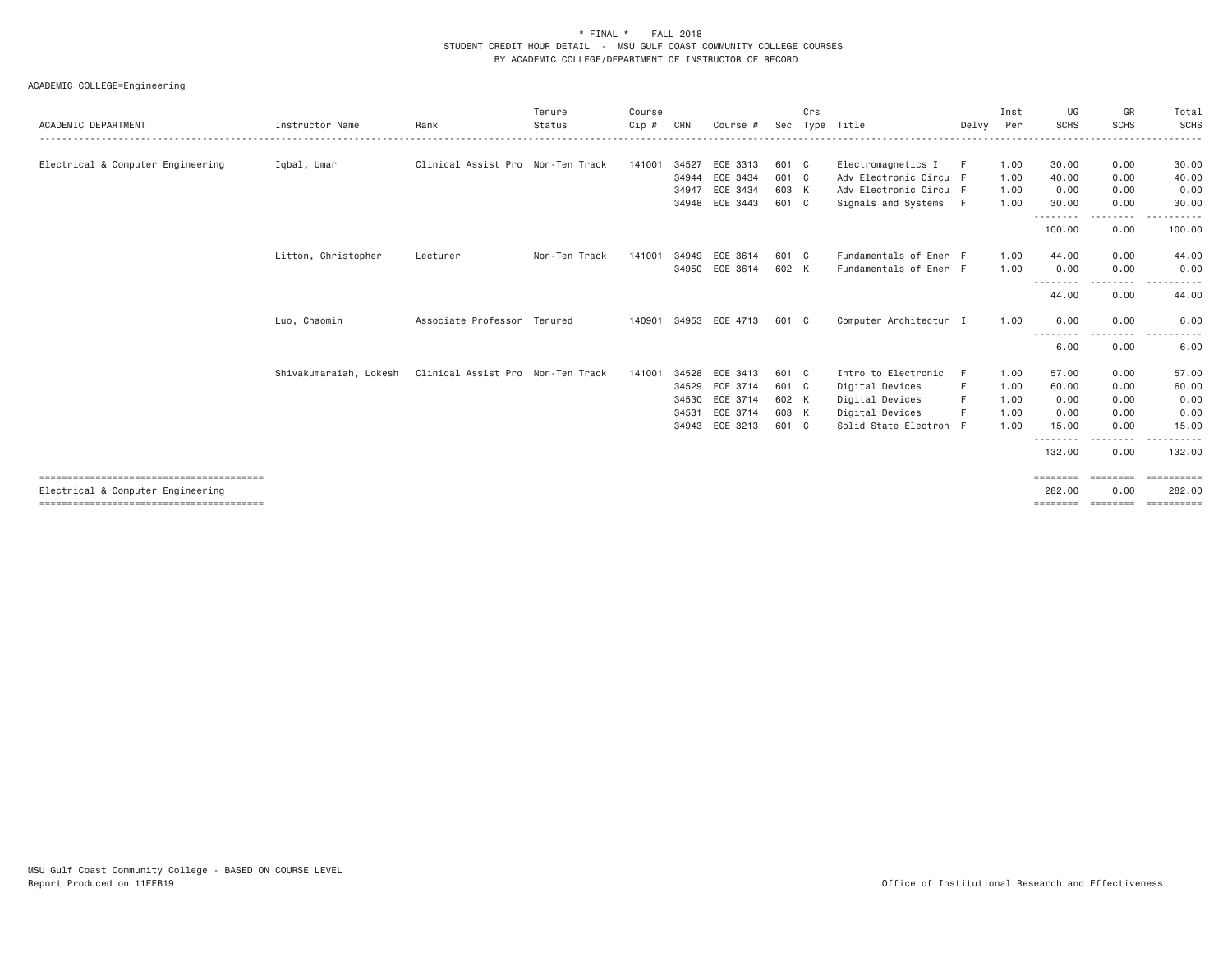| ACADEMIC DEPARTMENT              | Instructor Name | Rank     | Tenure<br>Status | Course<br>Cip # | CRN | Course #             | Sec   | Crs | Type Title       | Delvy | Inst<br>Per | UG<br>SCHS                                      | GR<br>SCHS                                                                                  | Total<br>SCHS                     |
|----------------------------------|-----------------|----------|------------------|-----------------|-----|----------------------|-------|-----|------------------|-------|-------------|-------------------------------------------------|---------------------------------------------------------------------------------------------|-----------------------------------|
| Industrial & Systems Engineering | Becker, Jared   | Lecturer | Non-Ten Track    |                 |     | 270301 34535 IE 4613 | 601 C |     | Eng Statistics I | F.    | 1.00        | 60.00<br>---------                              | 0.00                                                                                        | 60.00<br>.                        |
|                                  |                 |          |                  |                 |     |                      |       |     |                  |       |             | 60.00                                           | 0.00                                                                                        | 60.00                             |
|                                  | Pearson, Kyle   | Lecturer | Non-Ten Track    |                 |     | 143501 34954 IE 3913 | 601 C |     | Engr Economy I   | F.    | 1.00        | 39,00<br>---------<br>39,00                     | 0.00<br>0.00                                                                                | 39.00<br>.<br>39,00               |
| Industrial & Systems Engineering |                 |          |                  |                 |     |                      |       |     |                  |       |             | $=$ = = = = = = =<br>99.00<br>$=$ = = = = = = = | ========<br>0.00<br>$\qquad \qquad \equiv \equiv \equiv \equiv \equiv \equiv \equiv \equiv$ | ==========<br>99.00<br>========== |